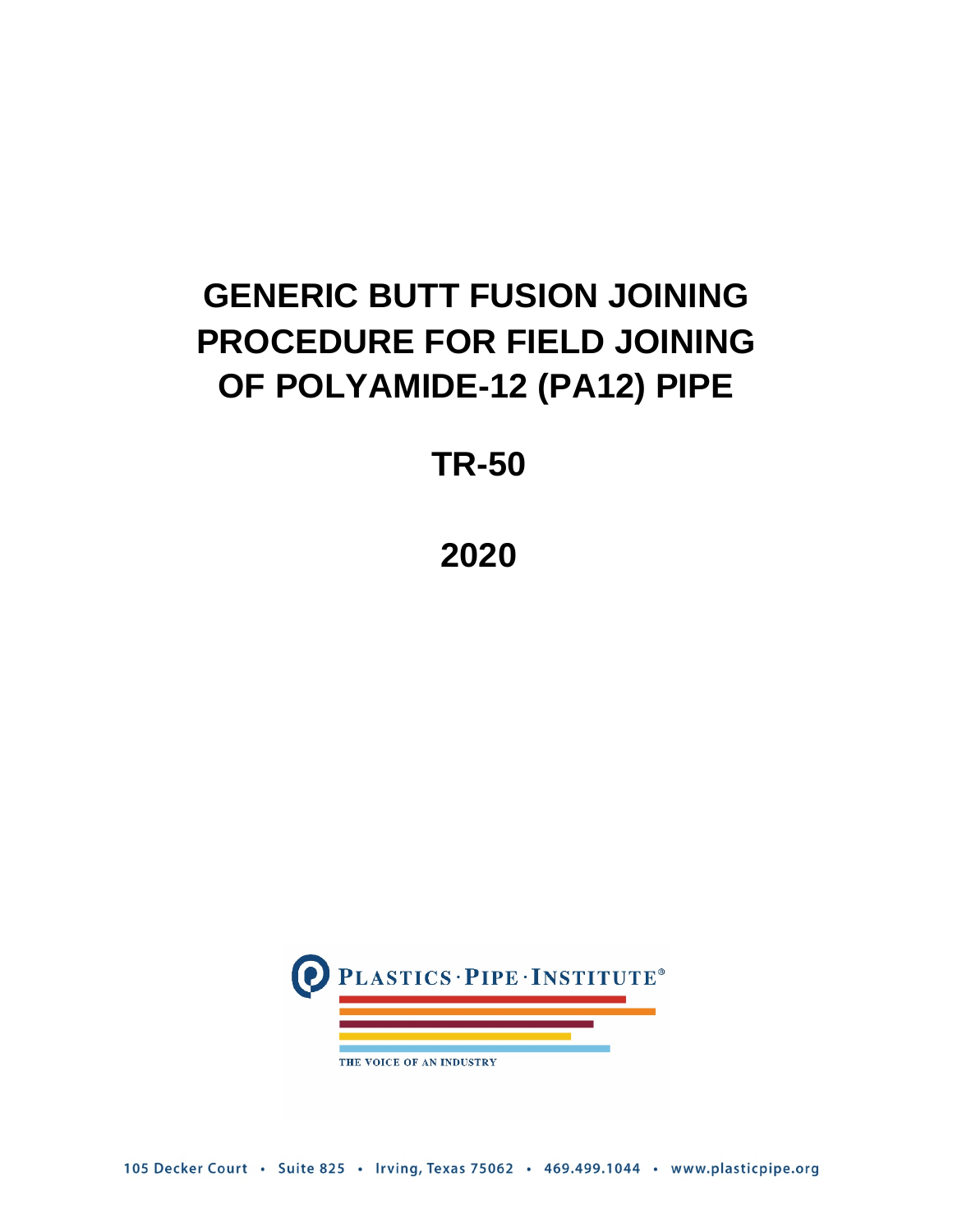## **Foreword**

This report was developed and published with the technical help and financial support of the members of the PPI (Plastics Pipe Institute). The members have shown their interest in quality products by assisting independent standards-making and user organizations in the development of standards, and also by developing reports on an industry-wide basis to help engineers, code officials, specifying groups, and users.

The purpose of this technical report is to provide important information available to PPI on a particular aspect of Polyamide-12 (PA12) pipe butt fusion to engineers, users, contractors, code officials, and other interested parties. More detailed information on its purpose and use is provided in the document itself.

This report has been prepared by PPI as a service of the industry. The information in this report is offered in good faith and believed to be accurate at the time of its preparation, but is offered "as is" without any express or implied warranty, including WARRANTIES OF MERCHANTABILITY AND FITNESS FOR A PARTICULAR PURPOSE. Any reference to or testing of a particular proprietary product should not be construed as an endorsement by PPI, which does not endorse the proprietary products or processes of any manufacturer. The information in this report is offered for consideration by industry members in fulfilling their own compliance responsibilities. PPI assumes no responsibility for compliance with applicable laws and regulations.

PPI intends to revise this report from time to time, in response to comments and suggestions from users of the report. Please send suggestions of improvements to the address below. Information on other publications can be obtained by contacting PPI directly or visiting the web site.

> The Plastics Pipe Institute, Inc. [www.plasticpipe.org/](https://plasticpipe.org/)

This Technical Report, TR-50, was first issued in September 2020.

© 2020 The Plastics Pipe Institute, Inc.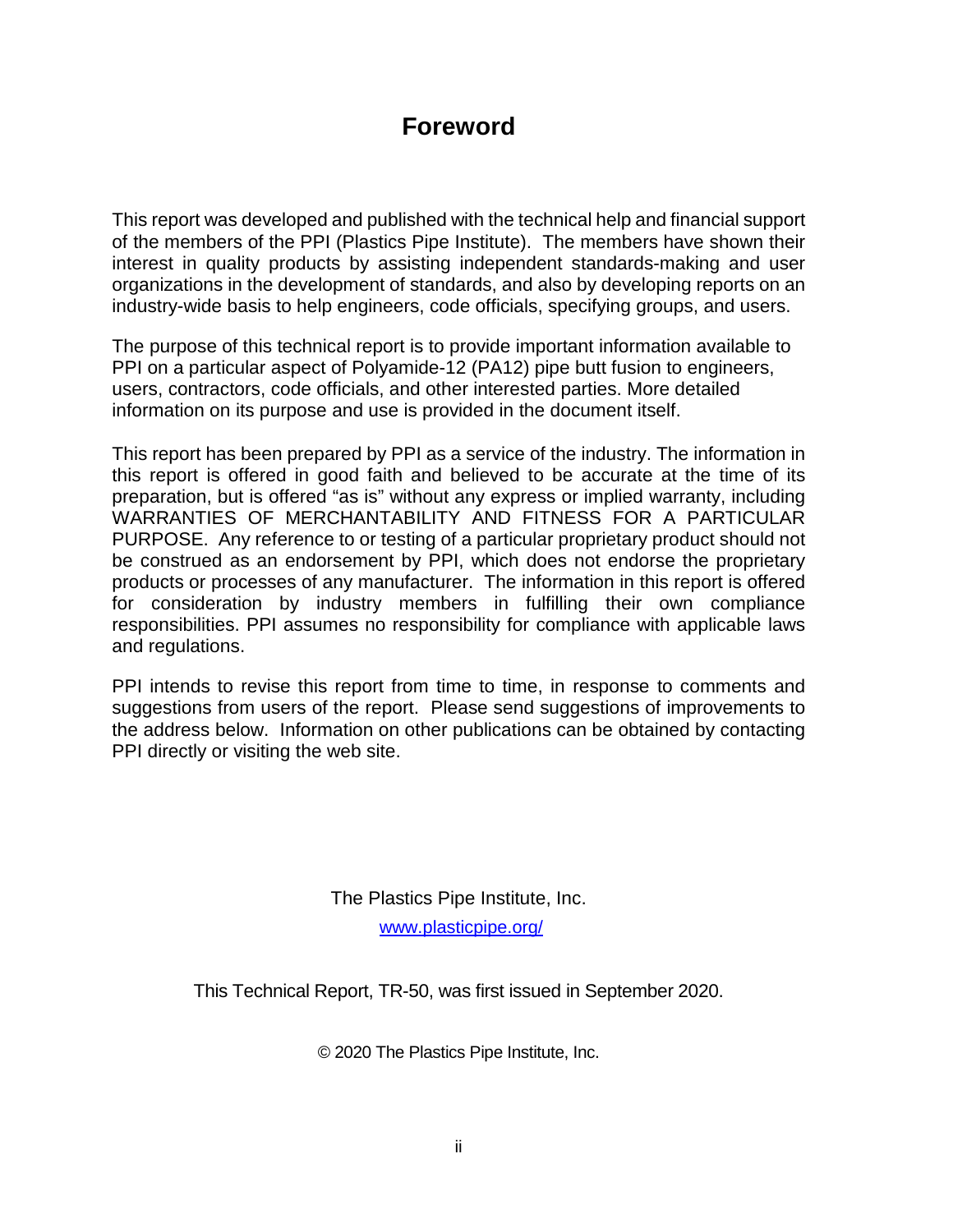## **Table of Contents**

|  | ANNEX A - Generic Butt Fusion Procedure for Polyamide 12 (PA12) Pipe  12 |  |  |  |
|--|--------------------------------------------------------------------------|--|--|--|
|  |                                                                          |  |  |  |
|  |                                                                          |  |  |  |
|  |                                                                          |  |  |  |

## **List of Tables**

| Table 1: Results of the testing per 49 CFR Part 192 requirements to develop |  |
|-----------------------------------------------------------------------------|--|
|                                                                             |  |
|                                                                             |  |
|                                                                             |  |
| Table A 1: Recommended acceptable melt bead sizes for different pipe        |  |

| Table A T. Recommended acceptable men bead sizes for different pipe |  |
|---------------------------------------------------------------------|--|
|                                                                     |  |

## **Table of Figures**

| Figure 1: Schematic Illustration of test specimen used for McSnapper <sup>™</sup> Testing5<br>Figure 2: Typical McSnapper <sup>™</sup> test set-up and testing progression<br>of a typical PA12 test specimens at an average speed of 6 in/s5 |  |
|-----------------------------------------------------------------------------------------------------------------------------------------------------------------------------------------------------------------------------------------------|--|
| Figure 3: Illustration of test results from McSnapper testing                                                                                                                                                                                 |  |
|                                                                                                                                                                                                                                               |  |
| Figure 4: Illustration of test results from McSnapper testing                                                                                                                                                                                 |  |
|                                                                                                                                                                                                                                               |  |
| Figure 5: PA12 melt bead appearance over a range of temperatures                                                                                                                                                                              |  |
|                                                                                                                                                                                                                                               |  |
| Figure 6: Representative transmitted light micrograph of typical PA12                                                                                                                                                                         |  |
|                                                                                                                                                                                                                                               |  |
|                                                                                                                                                                                                                                               |  |
| Figure A 2: Coiled pipe with residual curvature correctly positioned in the butt                                                                                                                                                              |  |
|                                                                                                                                                                                                                                               |  |
|                                                                                                                                                                                                                                               |  |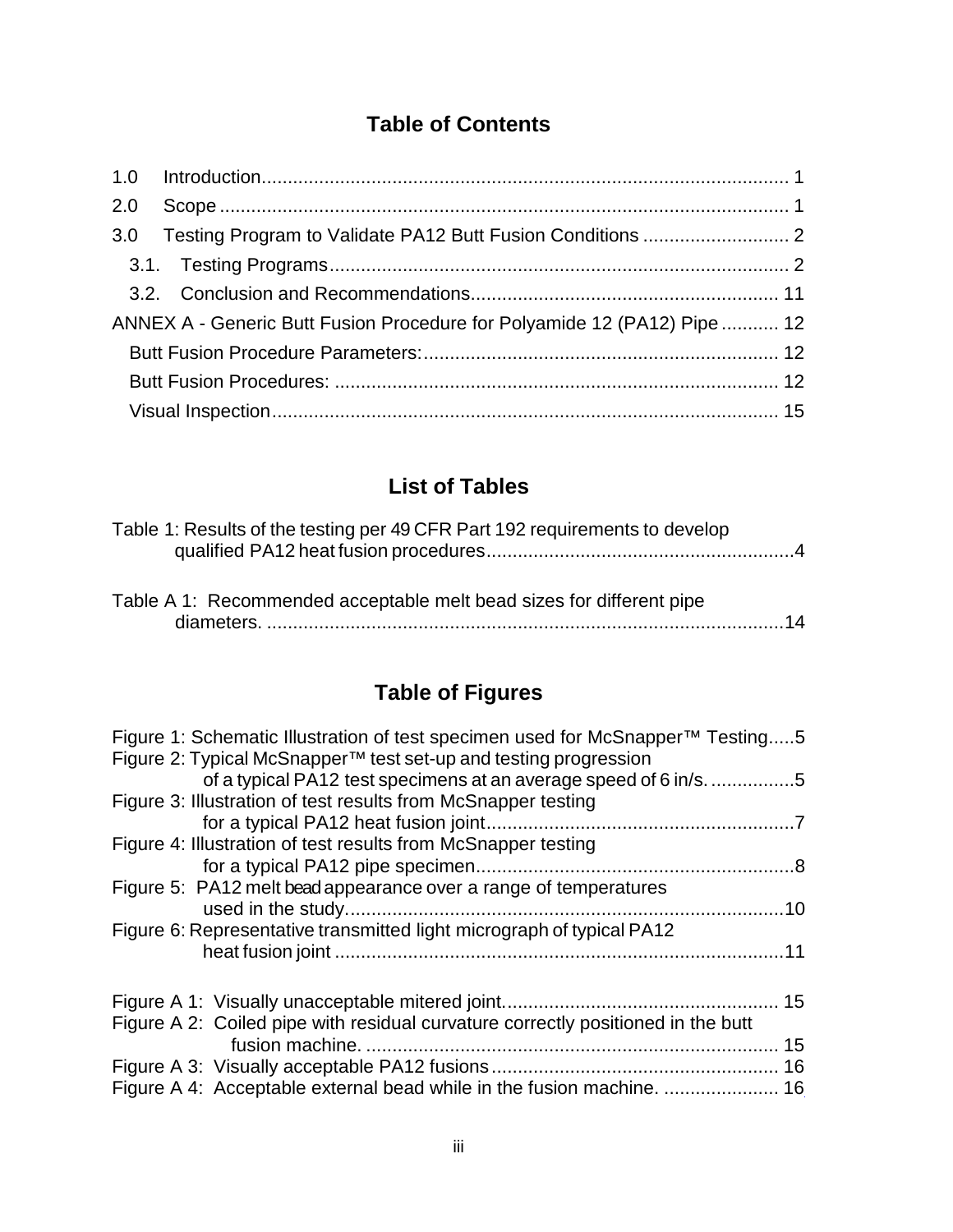## **GENERIC BUTT FUSION JOINING PROCEDURE FOR FIELD JOINING OF POLYAMIDE-12 (PA12) PIPE**

#### <span id="page-3-0"></span>1.0 INTRODUCTION

To promote the safe joining of plastic piping materials, Title 49 CFR Part 192 prescribes certain requirements for developing and qualifying approved joining procedures that must be in place at each utility for use with their plastic piping materials. Specifically,

- Each joint must be made in accordance with written procedures that have been proven by test or experience to produce strong leak tight joints – CFR Part 192, §192.273
- Written procedures for various types of joints must be qualified by subjecting them to various required tests – CFR Part 192, §192.283
- All persons making joints must be qualified under the operators written procedures - CFR Part 192, §192.285
- Gas system operators must ensure that all persons who make or inspect joints are qualified - CFR Part 192, §192.285 and §192.287

Polyamide-12 (PA12) piping is approved for use in piping systems under the jurisdiction of CFR Title 49 Part 192 by reference of ASTM F2785-12 in Appendix B(I.). Thus, this PPI technical report provides a uniform joining procedure bringing greater consistency to this aspect of gas pipeline installation, facilitate the pipeline operator's efforts to qualify the procedure, reduce costs, and simplify DOT's enforcement duties.

#### <span id="page-3-1"></span>2.0 SCOPE

In order to ensure compliance to CFR Part 192 requirements, the PA12 suppliers (Evonik Degussa and UBE Industries) have performed comprehensive testing and evaluation to establish the technical basis for generic heat fusion procedures specific to PA12 piping systems. The PA12 grades used in the test program were classified as PA42316 per ASTM F2785. The specific intent of the testing was to address the following key considerations:

- Establishing the optimum set of butt heat fusion joining parameters which lead to strong joints that can effectively perform over the intended service life;
- Verifying the ability to make strong joints over a range of pipe sizes;
- Verifying the compatibility of cross-fusion using PA12 pipe from the various manufacturers.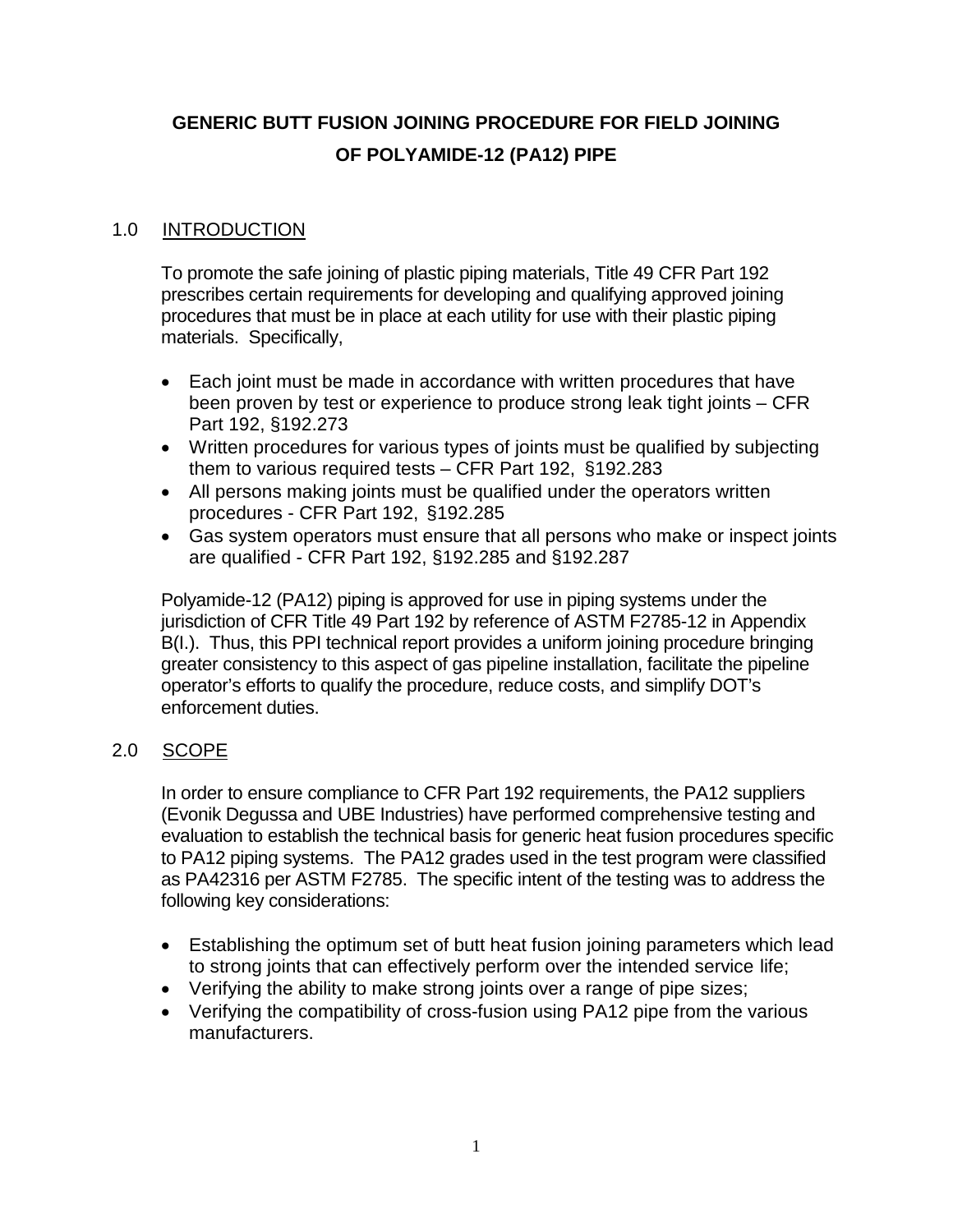In order to address each of these key considerations, extensive sample fabrication and testing was performed at leading independent research institutes and McElroy manufacturing. The comprehensive results of the testing confirm the ability to make strong heat fusion joints using a range of heat fusion parameters. Annex A describes the testing program used to establish the recommended fusion condition ranges.

#### <span id="page-4-0"></span>3.0 TESTING PROGRAM TO VALIDATE PA12 BUTT FUSION CONDITIONS

The following report presents a summary of the sample fabrications details, testing protocols, and results of the research to establish the parameter range for butt fusion of PA12 pipe. Two separate testing programs were executed; one at the Gas Technology Institute in the United States, and a second program at *Sueddeutsches Kunststoff Zentrum* (SKZ) Welding Institute in Germany. Based on these results, a generic PA12 heat fusion procedure has been established for the industry. *It is important to note that these procedures are being presented as guidelines to help assist gas utility companies in developing and/or qualifying their own procedures for use with PA12 piping systems.* Moreover, these procedures have also been integrated within ISO 16486 Part 2 requirements for PA12 piping systems. Additional work is on-going to integrate these procedures within ASTM and other industry accepted standards and specifications for use in the United States.

#### <span id="page-4-1"></span>3.1. Testing Programs

#### **Gas Technology Institute (GTI) Program**

In order to comply with the relevant requirements contained within 49 CFR Part 192 requirements, the PA12 suppliers with the support of the Gas Technology Institute and McElroy Manufacturing performed comprehensive testing to establish and validate a suitable range of generic heat fusion parameters. From the onset, it was noted that previous experience with other thermoplastic materials, specifically polyethylene and polyamide 11 materials, indicates that there is a wide range for key heat fusion parameters which can influence the strength and integrity of the butt heat fusion joint.

In general, there are numerous variables which can impact the overall strength and integrity of a butt heat fusion joint, including surface preparation, heater plate temperature, interfacial pressures, and overall heating and cooling times. In order to aid the industry in developing a uniform and standardized heat fusion procedure for PE materials, the Plastics Pipe Institute, during the mid-1990's, performed extensive testing to develop a range of suitable heat fusion parameters and procedure. This procedure was issued as PPI TR-33 guidelines.

As a first step in the development of the PA12 heat fusion procedure, several PA12 heat fusion joints were made in accordance to PPI TR-33 guidelines for PE materials with the exception of using a higher heater plate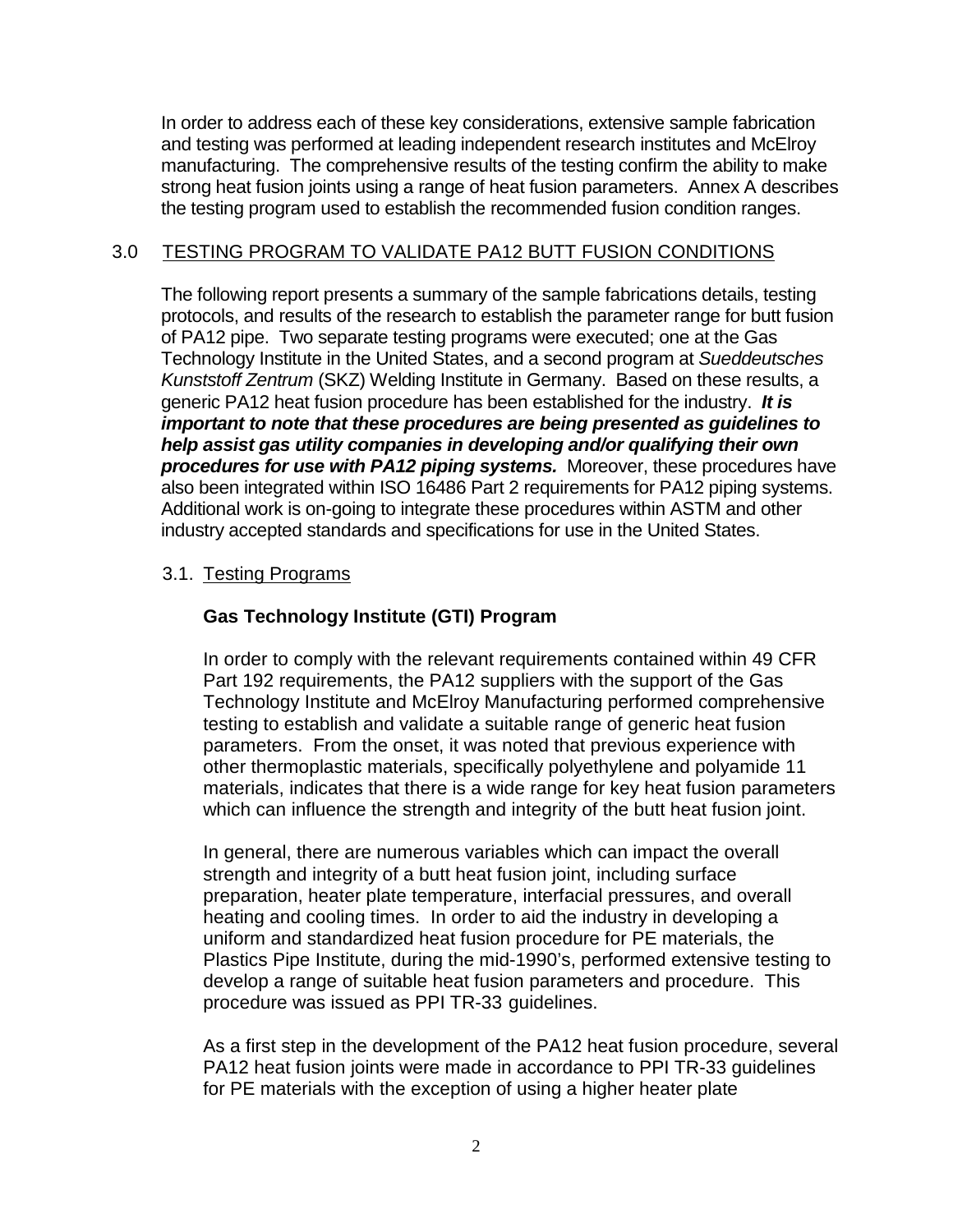temperature of 500° F. The higher heater plate temperature was specified given the higher melt point for the PA12 materials as compared to PE materials. The remaining parameters were kept the same as compared to PPI TR-33 guidelines.

Subsequently, for the PA12 materials, the following parameters were evaluated using both 2-inch IPS SDR 11 and 6-inch IPS SDR 11 PA12 pipe sizes from three of the four (3/4) PA12 suppliers including Evonik-Degussa, UBE Industries, and EMS Grivory.

| <b>Heater Plate Temperature:</b> | $500^{\circ}$ F ± 10 $^{\circ}$ F |
|----------------------------------|-----------------------------------|
|                                  |                                   |

■ Interfacial Pressure Range: 60 – 90 psi

All of the fusions were performed using the visual melt bead width guidance provided under PPI TR-33 guidelines.

Six specimens (like to like, e.g. Evonik pipe to Evonik pipe) were made using the upper and lower bound limits for interfacial pressure ranges and heating times with the appropriate heat fusion equipment settings as follows:

#### **Condition 1:**

Minimum heating time / Minimum interfacial Pressure (60 sec / 60 psi)

#### **Condition 2:**

Minimum heating time / Maximum interfacial pressure (60 sec / 90 psi)

#### **Condition 3:**

Maximum heating time / Minimum interfacial pressure (90 sec / 60 psi)

#### **Condition 4:**

Maximum heating time / Maximum interfacial pressure (90 sec / 90 psi)

The specimens were then tested according to the requirements contained within 49 CFR Part 192.283. Specifically, 49 CFR Part 192.283 requires either the burst pressure testing or long term sustained pressure testing and tensile strength determinations. For the PA12 butt heat fusion joints, all three tests were performed. The results were consistent with expectations – strong joints can be effectively made using these conditions. The results of the burst pressure testing and tensile strength testing demonstrated that the PA12 heat fusion joint has similar properties as compared to PA12 un-fused pipe.

Moreover, results of long term sustained pressure testing at 80*°* C, and 290 psig demonstrated that there were no failures for test times of at least 1000 hours. Representative test results are summarized in Table 1 below: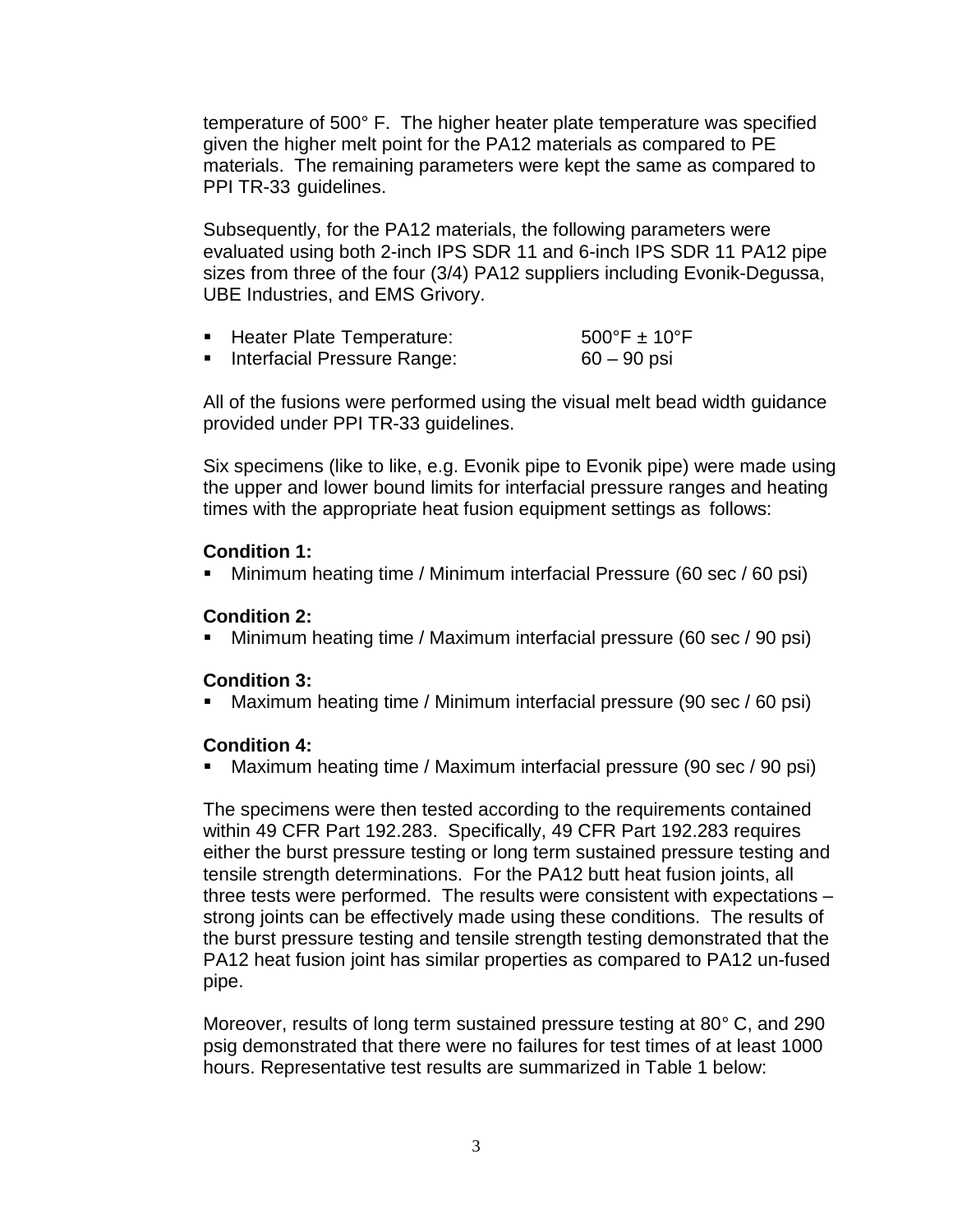#### <span id="page-6-0"></span>**Table 1: Results of the testing per 49 CFR Part 192 requirements to develop qualified PA12 heat fusion procedures**

| Evaluation of Fusion Parameters - PA12 Pipe (Typical)                                             |                                                      |                                                      |                                                      |                                                      |                                                      |
|---------------------------------------------------------------------------------------------------|------------------------------------------------------|------------------------------------------------------|------------------------------------------------------|------------------------------------------------------|------------------------------------------------------|
|                                                                                                   | Control                                              | Condition 1                                          | Condition 2                                          | Condition 3                                          | Condition 4                                          |
| Quick Burst Hoop<br><b>Stress</b><br>(Failure Mode)                                               | 6899 psi<br>(Ductile)                                | 7235 psi<br>(Ductile)                                | 7359 psi<br>(Ductile)                                | 7243 psi<br>(Ductile)                                | 7126 psi<br>(Ductile)                                |
| Tensile at Yield                                                                                  | 5370 psi                                             | 6072 psi                                             | 5914 psi                                             | 6017 psi                                             | 5957 psi                                             |
| <b>Elongation at Break</b>                                                                        | 219%                                                 | 123%                                                 | 116%                                                 | 121%                                                 | 107%                                                 |
| Failure times for<br>long term<br>sustained pressure<br>testing at 80°C and<br>290 psig (20 bars) | No Failures<br>at times of at<br>least 1000<br>hours | No Failures<br>at times of<br>at least<br>1000 hours | No Failures<br>at times of<br>at least<br>1000 hours | No Failures<br>at times of<br>at least<br>1000 hours | No Failures<br>at times of<br>at least<br>1000 hours |

Given that the primary intended application for PA12 piping system is for higher pressures and larger diameters, additional tests were performed to qualify these procedures for 6-inch IPS pipe specimens. Comprehensive tests were performed on parametrically controlled fusion joints made in accordance to the previously developed PA12 joining procedures with exception of varying the interfacial pressures and heating plate temperatures. Moreover, the compatibility of cross-fusions between each of the PA12 resin suppliers' product was also investigated.

With the assistance of McElroy Manufacturing, several 6-inch PA12 butt heat fusion joints were prepared using the PA12 joining procedures. Specifically,

- **12 fusion joints were made from using the Evonik VESTAMID and UBE** UBESTA PA12 materials
- $\blacksquare$  1 base material from each of the PA12 resin suppliers pipe used as control specimens
- 3 cross fusions from different supplier materials

Four (4) coupons as shown in Figure 1 were machined from each fusion joint and subjected to McSnapper™ testing. The McSnapper™ is a high speed tensile-with-impact testing machine which combines the Tensile Impact Test ASTM D1822 and High-Speed Tensile Test ASTM D2289. Figure 2 illustrates the progression of the McSnapper™ testing apparatus.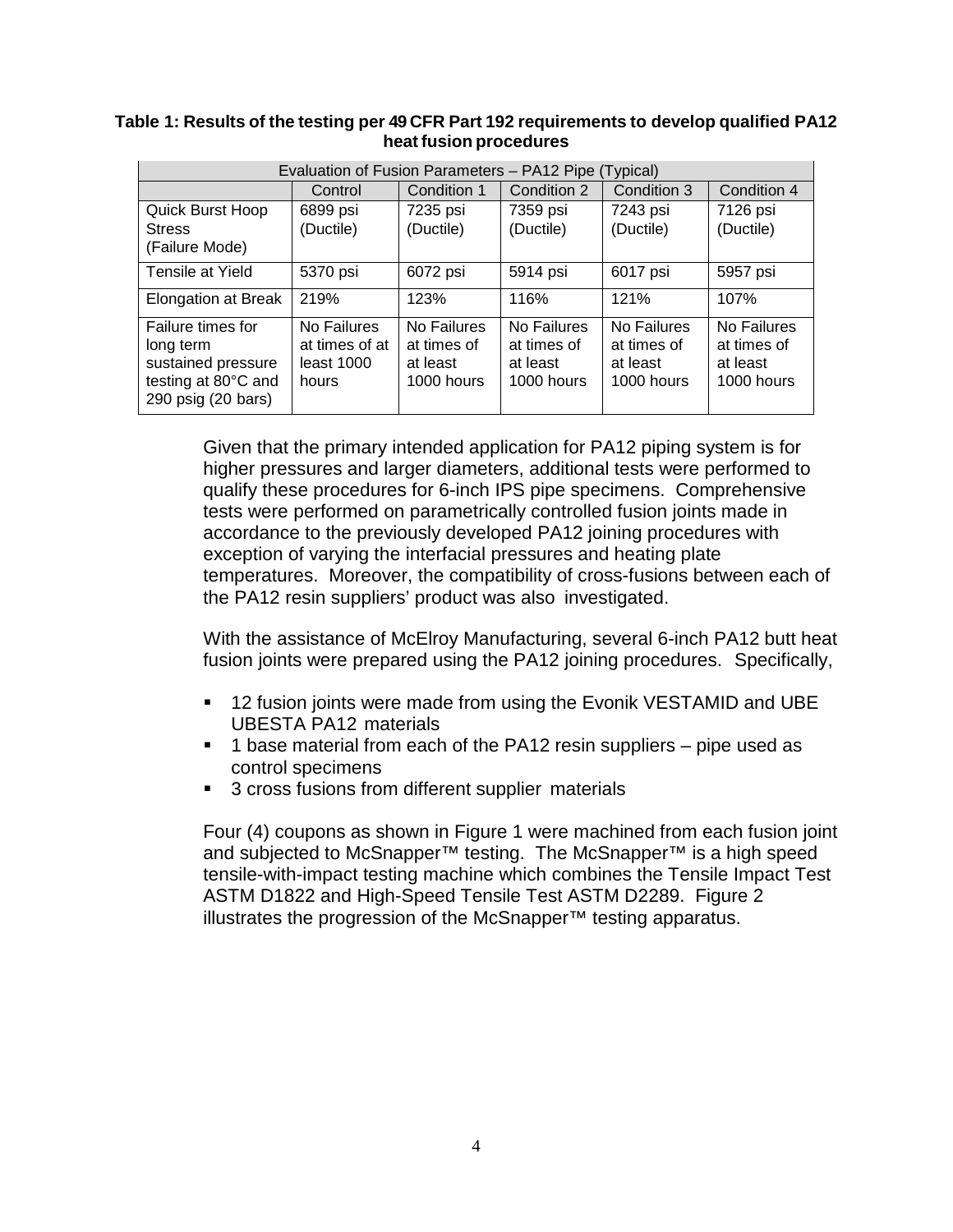

**Figure 1: Schematic Illustration of test specimen used for McSnapper™ Testing**

<span id="page-7-0"></span>

**Figure 2: Typical McSnapper™ test set-up and testing progression of a typical PA12 test specimens at an average speed of 6 in/s.**

<span id="page-7-1"></span>The results of the McSnapper™ testing on the 6-inch PA12 heat fusion joints were consistent with expectations. There was an excellent correlation between the tensile strength values of the PA12 joints as compared to PA12 pipe specimens. Figures 3 and 4 present a summary of the test data for various joints and control specimens. Detailed summary of the McSnapper™ test results are presented in Figures 3 and 4 below.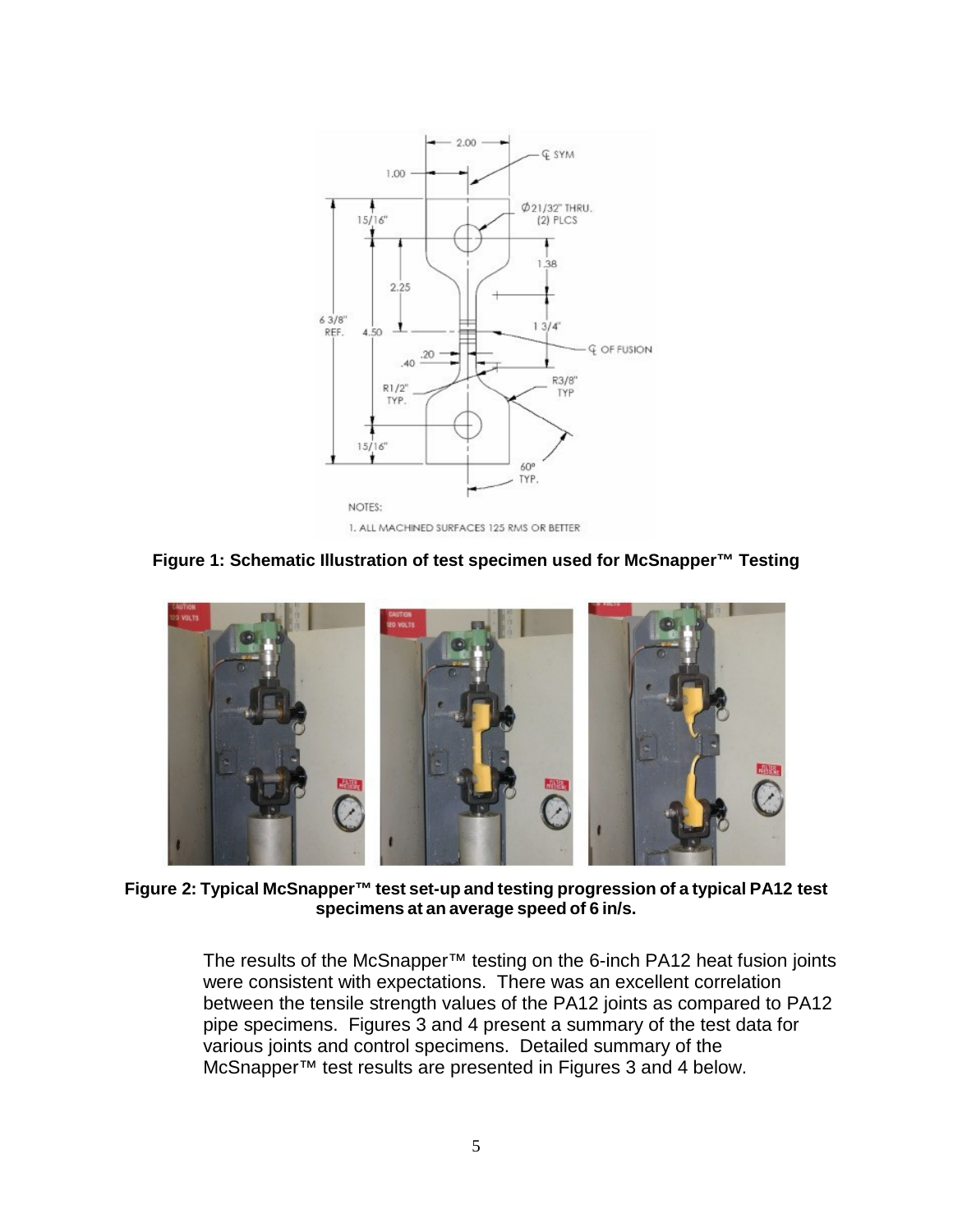In addition to validating the performance of PA12 joints made from "like to like" PA12 pipe, additional joints were fabricated using the PA12 pipe from other suppliers' resin, i.e. "unlike" joints or cross-fusions. The test results confirmed the ability to make strong and effective cross-fusion joints, i.e. joints made using PA12 pipes from different suppliers. It was reported that in all of the test specimens, the failures originated outside the fusion interface. The overall results demonstrated that strong effective 6-inch PA12 joints can be made using the generic PA12 joining procedures.

In addition to the McSnapper™ testing, additional long term sustained pressure testing at elevated temperatures were performed on 6-inch PA12 pipe specimens using 290 psig at 80C. The results of the testing were consistent with expectations. There were no failures in any of the PA12 heat fusion joints at test times of at least 1000 hours.

Collectively, the results of the testing (tensile impact testing and long term sustained pressure testing at elevated temperatures) amply demonstrated the ability to make strong joints using the qualified PA12 joining procedures consistent with 49 CFR Part 192 requirements.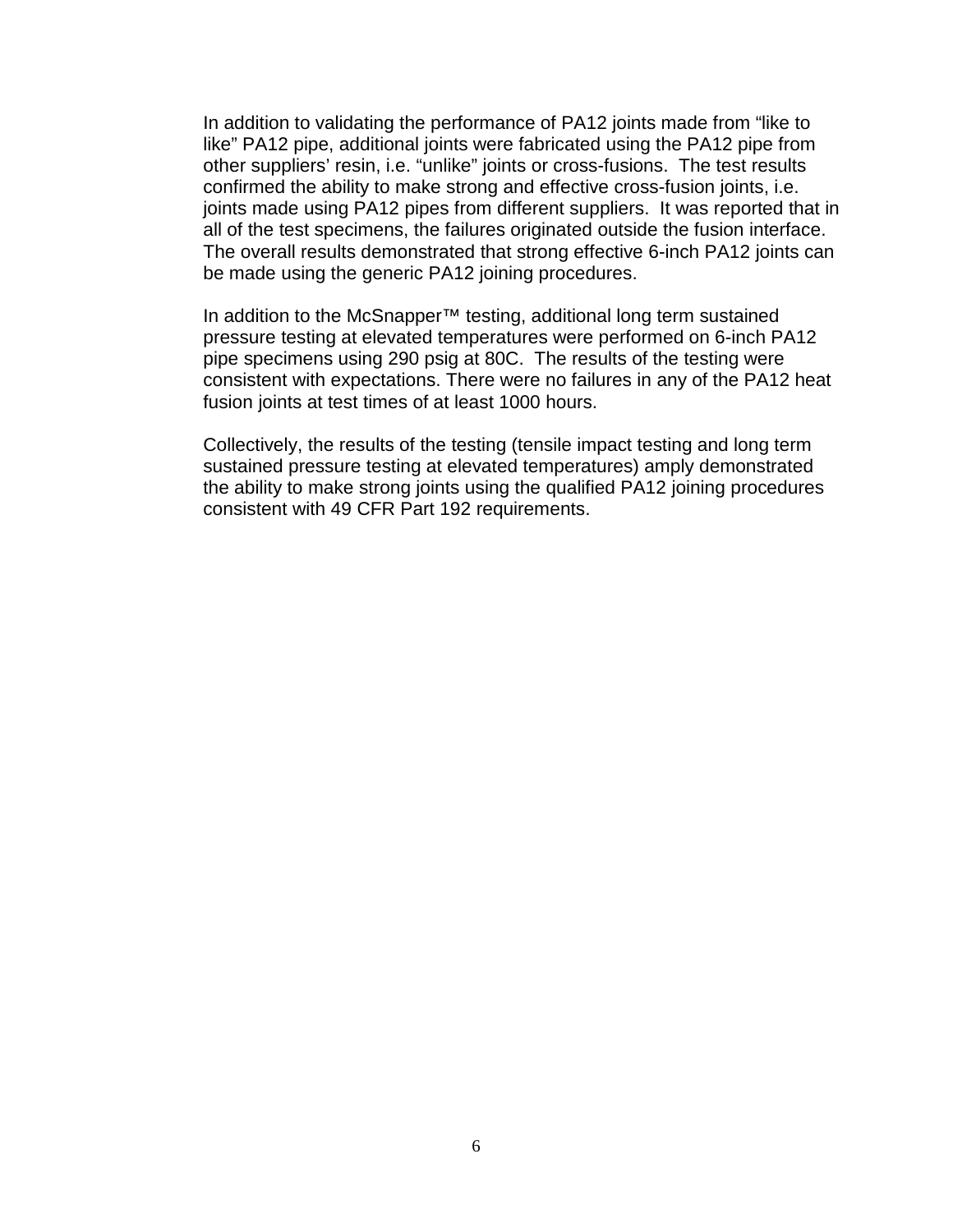

<span id="page-9-0"></span>**Figure 3: Illustration of test results from McSnapper testing for a typical PA12 heat fusion joint**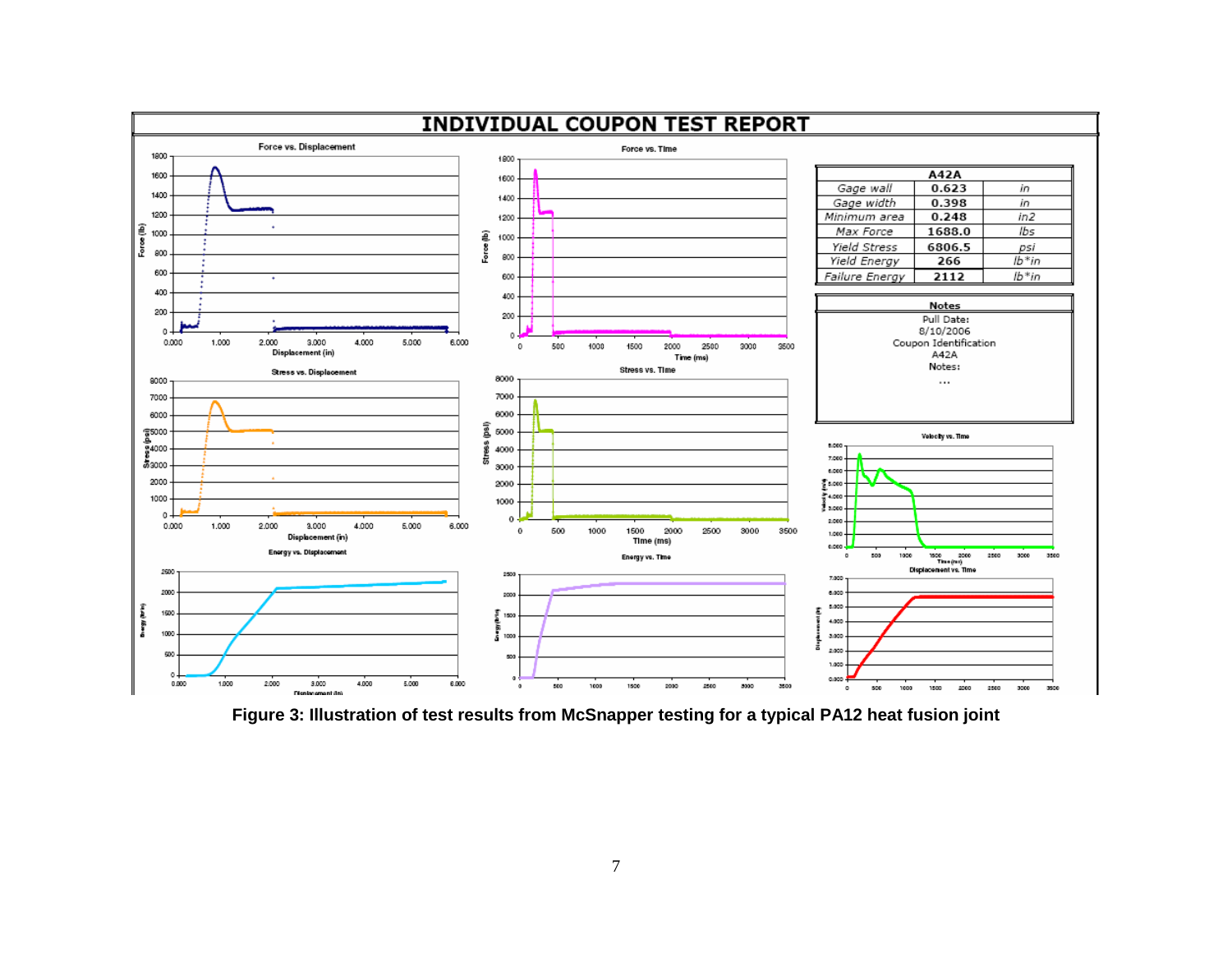

<span id="page-10-0"></span>**Figure 4: Illustration of test results from McSnapper testing for a typical PA12 pipe specimen**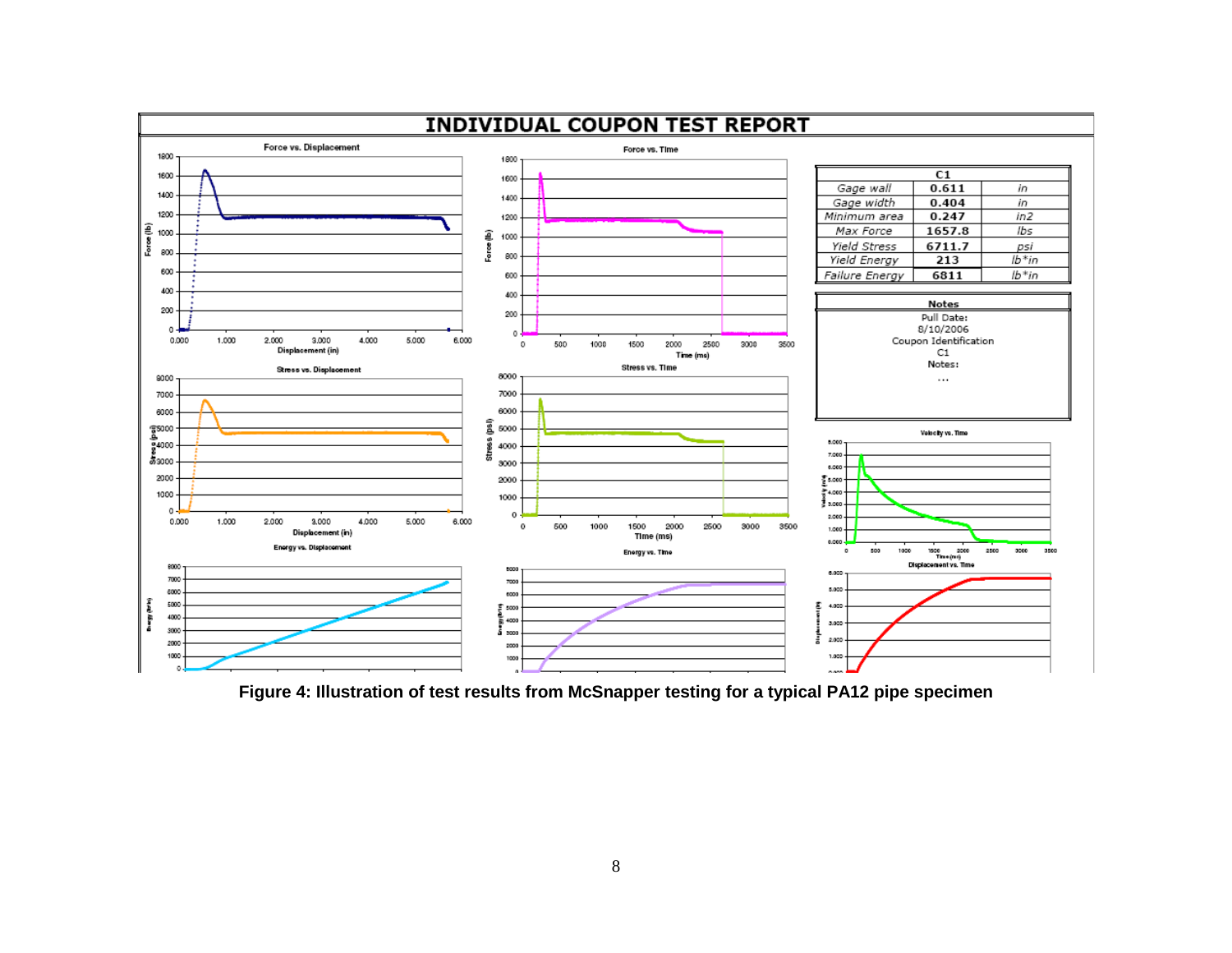#### **Sueddeutsches Kunststoff Zentrum (SKZ) Program**

In addition to the GTI program, Evonik Degussa also commissioned an extensive research program to optimize the PA12 butt heat fusion parameters at a leading German research institute – SKZ Welding Institute. While the results of the GTI program, as previously discussed, verified the ability to make strong butt heat fusion joints using the range of interfacial pressures as specified under PPI TR-33 guidelines with a heater plate temperature of 500° F, it was noted that there are potentially significant differences in heat fusion practices throughout the world. Specifically, in Europe and elsewhere, a general industry practice is to utilize lower interfacial pressures as compared to the higher interfacial pressures specified in the United States. As a result, additional parametrically controlled tests were performed.

In the SKZ study, a range of heater plate temperatures were evaluated from  $200^{\circ}$  C –  $260^{\circ}$  C (392° F – 500° F) using different interfacial pressure ranging from 0.3 N/mm<sup>2</sup> to 0.6 N/mm<sup>2</sup> (44 psi to 87 psi) and varying heating times. The results of the testing also confirmed the ability to make strong joints over a wide range of butt heat fusion parameters as specified in the generic PA12 heat fusion procedure. Moreover, the results further confirmed that there is a smaller and more well-defined range of parameters within the generic heat fusion parameters can be used which will not only produce strong joints but will also lead to more visually acceptable joints.

In general, polyamides tend to absorb moisture to varying degrees. PA12, based on its inherent chemical characteristics, tends to absorb the lowest amount of moisture of the various commercially available polyamides. During the application of heat in the joining process, the absorbed water tends to evaporate. Subsequently, the final bead appearance tends to be different as compared to polyethylene. This is illustrated in Figure 5 which shows the pipe interface following the completion of the specified heating time to produce the required melt bead. As one increases the heater plate temperature, it is observed that there is a corresponding effect on the bead appearance. However, as the testing results demonstrate, at lower heater plate temperatures around 240° C (465° F) and the appropriate interfacial pressures, strong joints can be made with a relatively better visual appearance. It is important to emphasize that anecdotal experience throughout the world indicates that the final visual bead appearance is merely aesthetic and has no correlation to joint strength.

To further illustrate that the bead appearance of the PA12 does not correlate with the strength of the overall joint across the joint interface, additional microscopic analysis was performed which shows that there is continuity of the polymer across the interface and that there are no voids and/or other discontinuities. This is illustrated in Figure 6 below.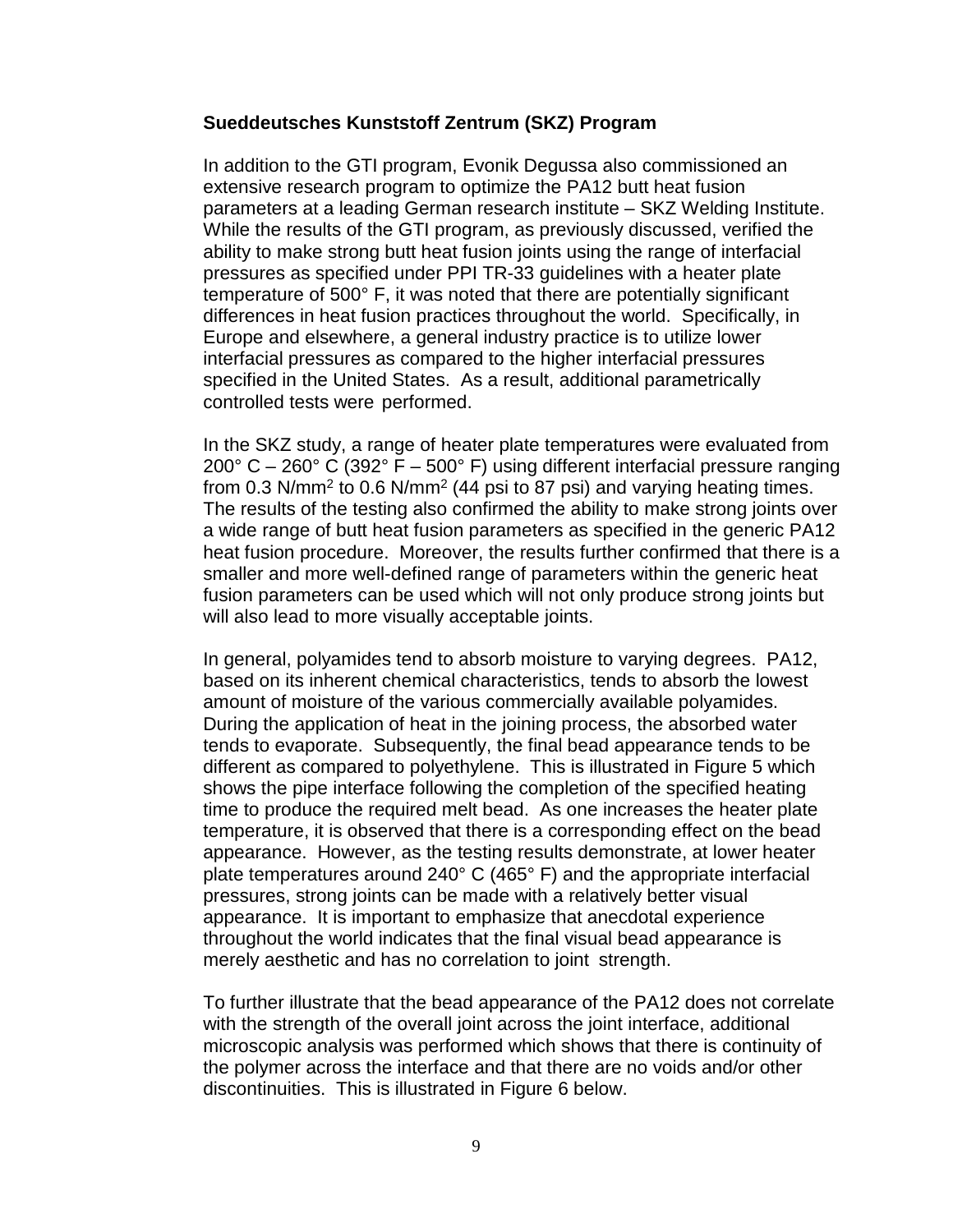

<span id="page-12-0"></span>**Figure 5: PA12 melt bead appearance over a range of temperatures used in the study.**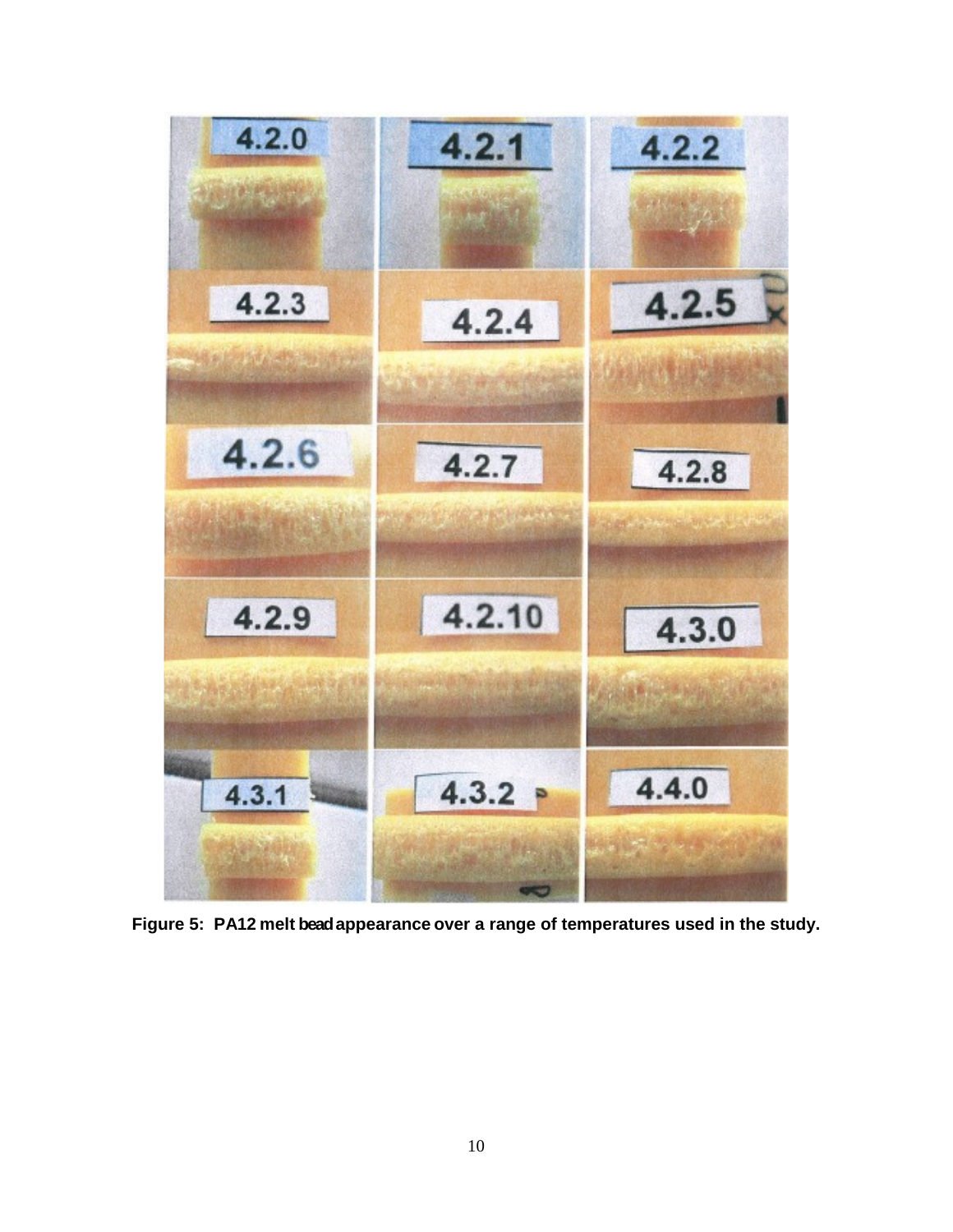

**Figure 6: Representative transmitted light micrograph of typical PA12 heat fusion joint (Note: There are no discontinuities or voids across the joint interface)**

<span id="page-13-1"></span><span id="page-13-0"></span>3.2. Conclusion and Recommendations

The cumulative results of both the GTI and SKZ study indicate that a suitable heat fusion procedure for PA12 materials has been developed on the basis of the required testing per 49 CFR Part 192 requirements which can produce strong PA12 butt heat fusion joints. The PA12 pipes supplied from the different pipe suppliers for the purposes of this program meet ASTM F2785 requirements and are suitable for gas distribution applications. Based on the available information and the results of the testing, there is a strong likelihood that that the generic heat fusion procedure for PA12 can be qualified by gas distribution companies under DOT's regulations in 49 CFR Part 192 for use with PA12 gas piping products.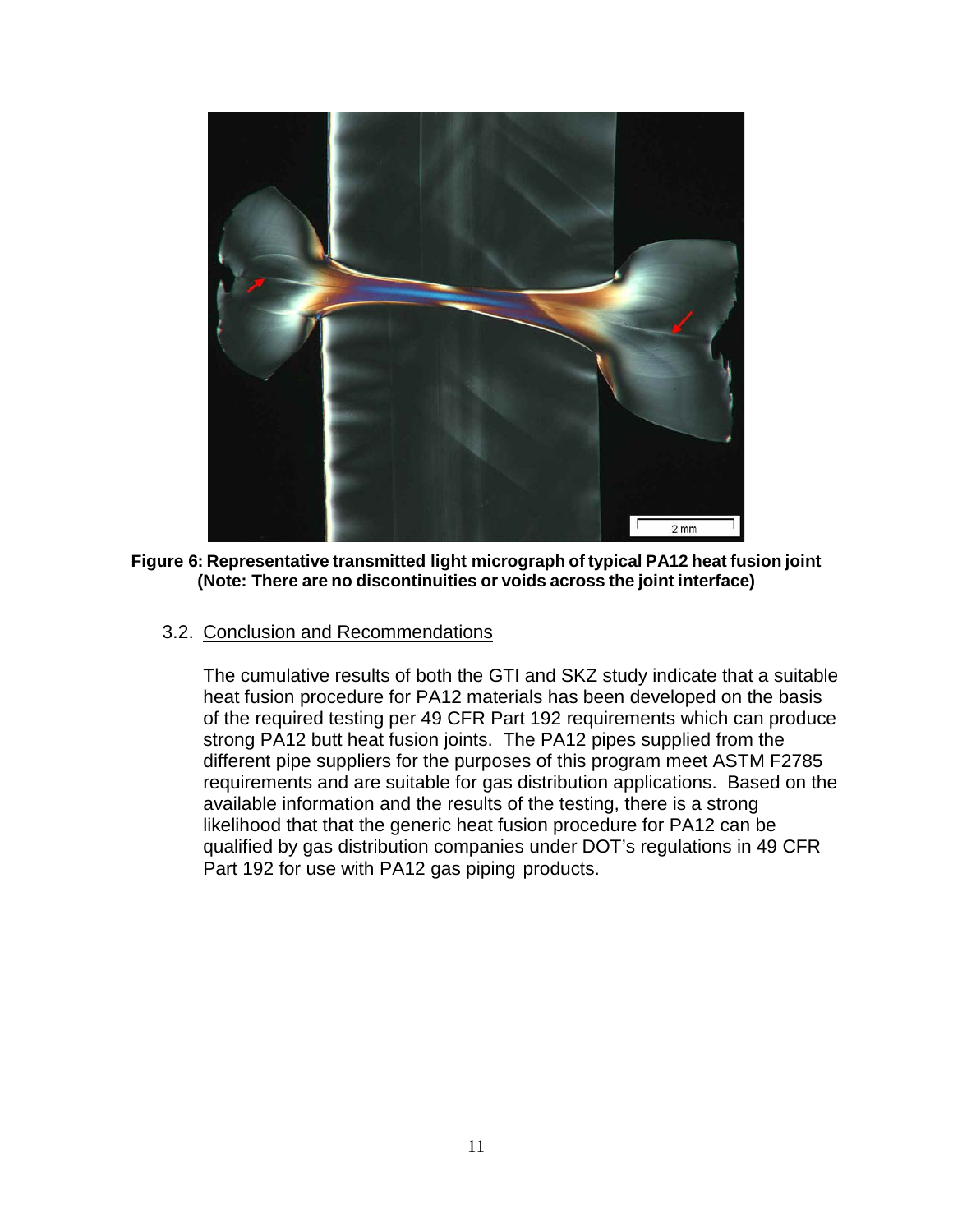## **ANNEX A**

#### **Generic Butt Fusion Procedure for Polyamide 12 (PA12) Pipe**

<span id="page-14-0"></span>The following butt fusion procedures are intended for use with polyamide 12 (PA12) pipe. Critical parameters in the butt fusion process are heater plate surface temperature, heat soak time, interfacial pressure during initial contact of the molten pipe ends and during cooling and cooling time. The heat soak time and cooling time parameters vary as a function of pipe size and wall thickness. The pipe should be held under pressure until it is sufficiently cool enough to touch with bare hands.

**NOTE:** This procedure was developed in typical industrial shop ambient conditions. At low ambient temperatures, inclement weather, windy conditions, etc., appropriate actions should be taken to shield the fusion equipment and pipe being fused. The temperatures might have to be adjusted in very cold conditions. If temperatures are adjusted test fusions shall be made and tested to qualify the modified conditions.

#### <span id="page-14-1"></span>**Butt Fusion Procedure Parameters:**

- Interface Pressure Range<sup>[1](#page-14-3)</sup>: : 60 – 90 psi
- Heater Surface Temperature Range: 460° F 500° F

#### <span id="page-14-2"></span>**Butt Fusion Procedures:**

The principle of heat fusion is to heat two surfaces to a designated temperature, then fuse them together by application of a sufficient force. This force causes the melted materials to flow and mix, thereby resulting in fusion. When fused according to the proper procedures, the joint area becomes as strong as or stronger than the pipe itself in both tensile and pressure properties.

Field-site butt fusions may be made readily by trained operators using butt fusion machines that secure and precisely align the pipe ends for the fusion process.

The seven steps involved in making a butt fusion joint are:

- 1. Clean the pipe ends
- 2. Securely fasten the components to be joined
- 3. Face the pipe ends
- 4. Align the pipe profile
- 5. Melt the pipe interfaces without pressure
- 6. Join the two profiles together
- 7. Hold under pressure until cool

<span id="page-14-3"></span> $\overline{a}$ <sup>1</sup> Interfacial pressure is NOT the same as the gauge pressure. The interfacial pressure is used to determine the joining pressure setting on hydraulic machines when joining specific pipe diameters and DR values. These values will vary based on the heat fusion equipment supplied by various manufacturers.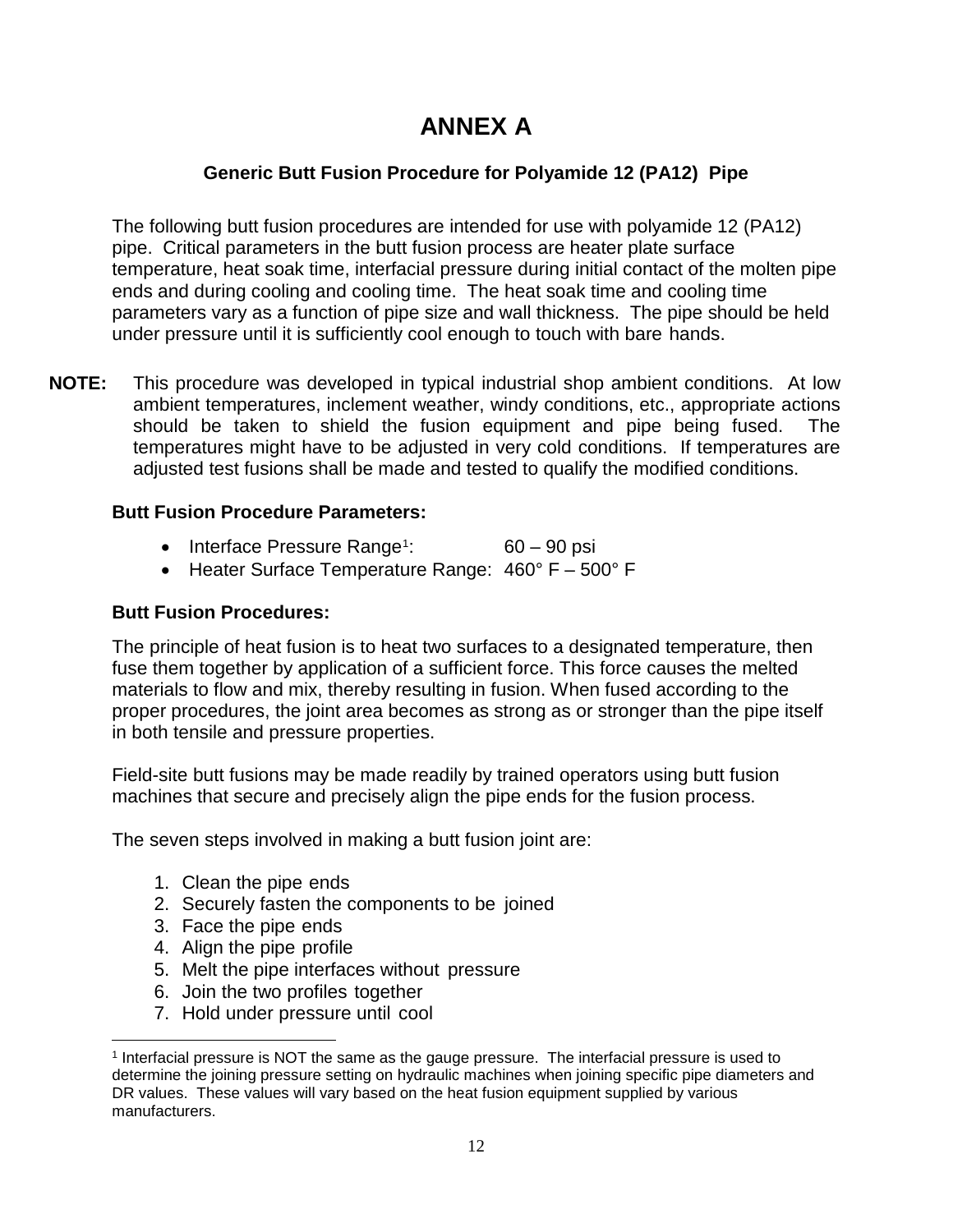- 1. **Clean:** Clean the inside and outside of the pipe to be joined by wiping with a clean lint free cloth. Remove all foreign matter.
- 2. **Secure:** Clamp the components in the machine. Check alignment of the ends and adjust as needed.
- 3. **Face:** The pipe ends must be faced to establish clean, parallel mating surfaces. Most, if not all, equipment manufacturers have incorporated the rotating planer block design in their facers to accomplish this goal. Facing is continued until a minimal distance exists between the fixed and movable jaws of the machine and the facer is locked firmly and squarely between the jaw bushings. This operation provides for a perfectly square face, perpendicular to the pipe centerline on each pipe end and with no detectable gap.
- 4. **Align:** Remove any pipe chips from the facing operation and any foreign matter with a clean, untreated, lint-free cotton cloth. The pipe profiles must be rounded and aligned with each other to minimize mismatch (high-low) of the pipe walls. This can be accomplished by adjusting clamping jaws until the outside diameters of the pipe ends match. The jaws must not be loosened or the pipe may slip during fusion.
- 5. **Melt:** Heating tools that simultaneously heat both pipe ends are used to accomplish this operation. These heating tools are normally furnished with thermometers to measure internal heater temperature so the operator can monitor the temperature before each joint is made. However, the thermometer can be used only as a general indicator because there is some heat loss from internal to external surfaces, depending on factors such as ambient temperatures and wind conditions. A pyrometer or other surface temperaturemeasuring device should be used periodically to insure proper temperature of the heating tool face. Additionally, heating tools are usually equipped with suspension and alignment guides that center them on the pipe ends. The heater faces that come into contact with the pipe should be clean, oil-free and coated with a permanent nonstick coating as recommended by the manufacturer to prevent molten plastic from sticking to the metallic heater surfaces. Remaining molten plastic can interfere with fusion quality and must be removed according to the tool manufacturer's instructions.

Plug in the heater and bring the surface temperatures up to the specified temperature range. Install the heater in the butt fusion machine and bring the pipe ends into full contact with the heater. To ensure that full and proper contact is made between the pipe ends and the heater, the initial contact should be just sufficient to ensure good contact between the pipe end and the heater surface. After holding the pressure for no more than a few seconds, it should be released without breaking contact. Continue to hold the components in place, without force, while a bead of molten polyamide develops between the heater and the pipe ends. When the proper bead size is formed against the heater surfaces, the heater should be removed. The bead size is dependent on the pipe size. See Table A1 below for approximate melt bead sizes.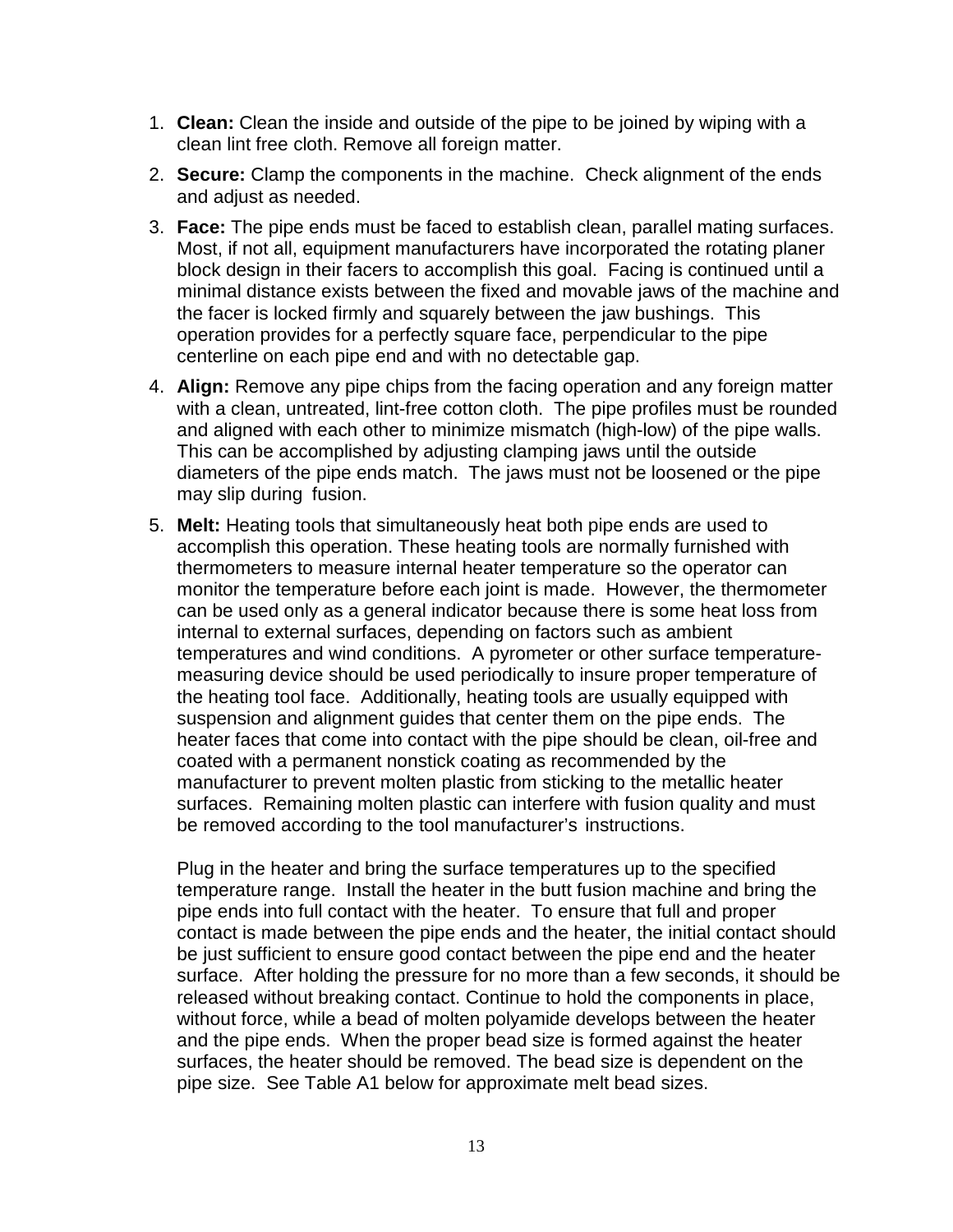<span id="page-16-0"></span>**Table A 1: Recommended acceptable melt bead sizes for different pipe diameters.**

| Pipe Size                                             | Approximate Melt Bead Size |
|-------------------------------------------------------|----------------------------|
| 1 $\frac{1}{4}$ and smaller (40mm and smaller)        | $1/32" - 1/16"$ (1-2 mm)   |
| Above 1 $\frac{1}{4}$ " through 3" (above 40 mm-90mm) | About 1/16" (2 mm)         |
| Above 3" through 8" (above 90mm - 225mm)              | $1/8$ "-3/16" (3-5mm)      |

6. **Joining:** After the melt bead size is within the approximate range shown in Table A1, the heater tool is quickly removed and the molten pipe ends are brought together with sufficient force to form a fusion bead at the joint location. The fusion force is determined by multiplying the interfacial pressure by the pipe wall area.

For manually operated fusion machines, a torque wrench may be used to accurately apply the proper force. For manual machines without force reading capability of a torque wrench, the correct fusion joining force is the force required to form a uniform bead during joining. For hydraulically operated fusion machines, the fusion force can be divided by the total effective piston area of the carriage cylinders to give a hydraulic gauge reading in units of hydraulic pressure. The gauge reading is theoretical; the internal and external drag need to be added to this figure to obtain the actual fusion pressure required by the machine.

7. **Hold:** The molten joint must be held immobile under pressure until cooled adequately to develop strength. Allowing proper times under pressure for cooling prior to removal from the clamps of the machine is important in achieving joint integrity. The fusion force should be held between the pipe ends until the surface of the bead is cool to the touch.

Pulling, installation, or rough handling of the pipe should be avoided until the joint cools to ambient temperature (roughly an additional 30 minutes).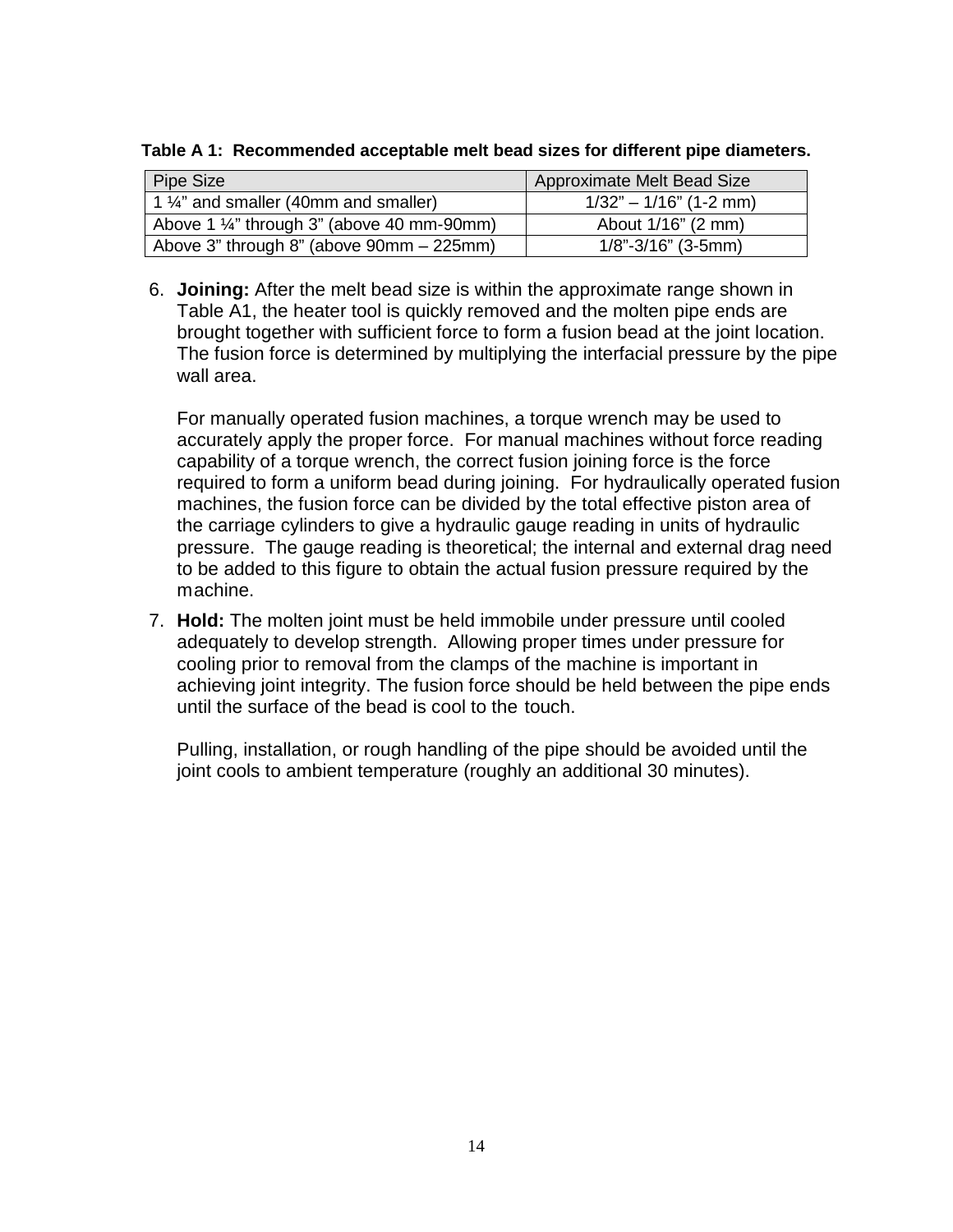#### <span id="page-17-0"></span>**Visual Inspection**

Visually mitered (angled, off-set) joints (Figure A1) should be cut out and re-fused (straight or coiled pipe).

Coiled pipe may leave a bend in some pipe size that must be addressed in the preparation of the butt heat fusion process. There are several ways to address this situation.

- 1. Straighten and re-round coiled pipe before the butt fusion process
- 2. If there is still curvature present, install the pipe ends in the machine in an "S" configuration with the print lines approximately 180° apart in order to help gain proper alignment and help produce a straight joint. See Figure A2 below.
- 3. If there is still a curvature present, another option would be to install a straight piece of pipe between the two coiled pipes.

Every effort should be made to make the joint perpendicular to the axis of the pipe.



**Figure A 1: Visually unacceptable mitered joint.**

<span id="page-17-2"></span><span id="page-17-1"></span>

**Figure A 2: Coiled pipe with residual curvature correctly positioned in the butt fusion machine.**